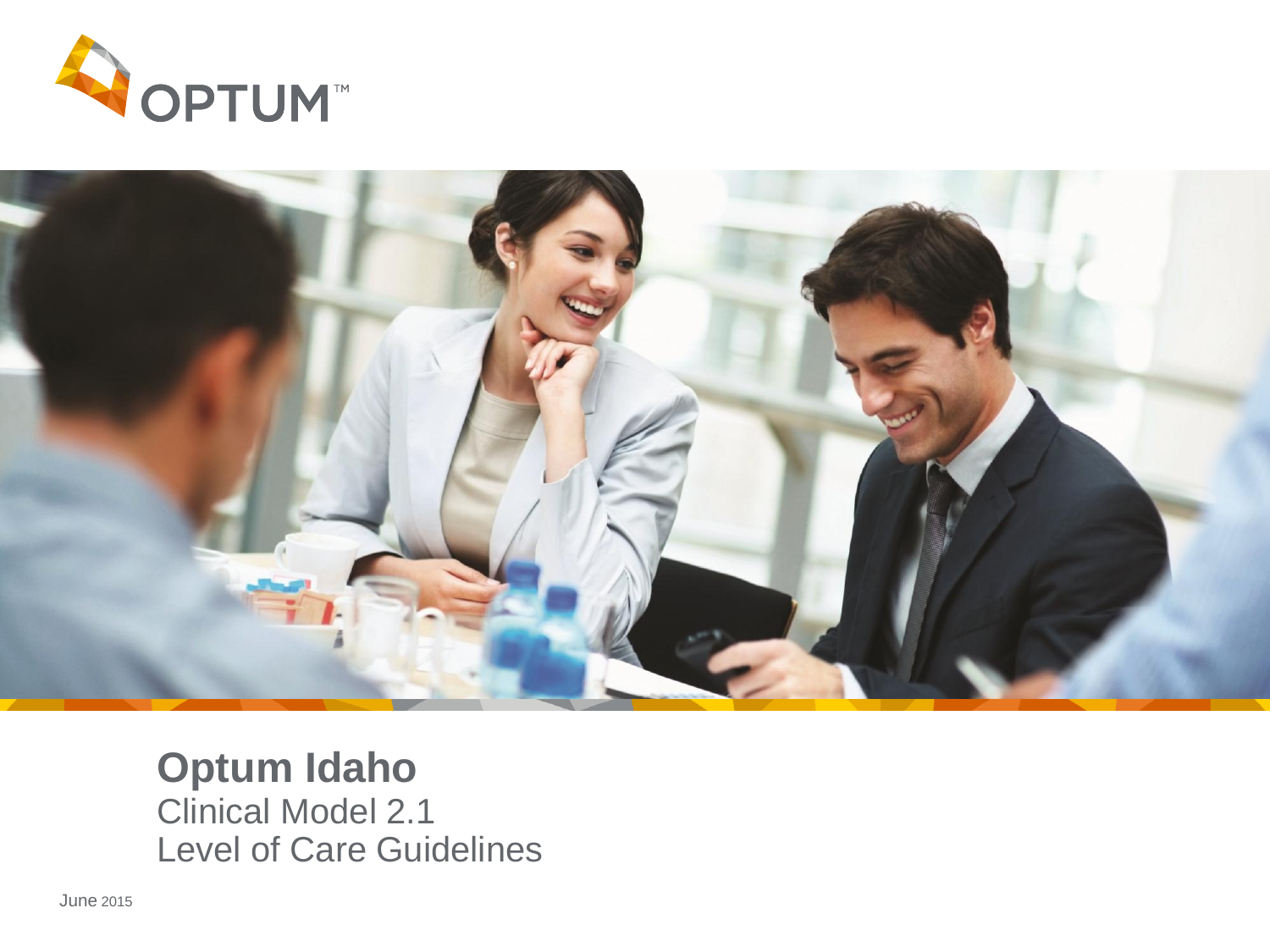- Presenters
	- Jeffrey Berlant, MD/PhD, Optum Idaho Chief Medical Officer
	- Dennis J. Woody, PhD, Optum Idaho Clinical Director

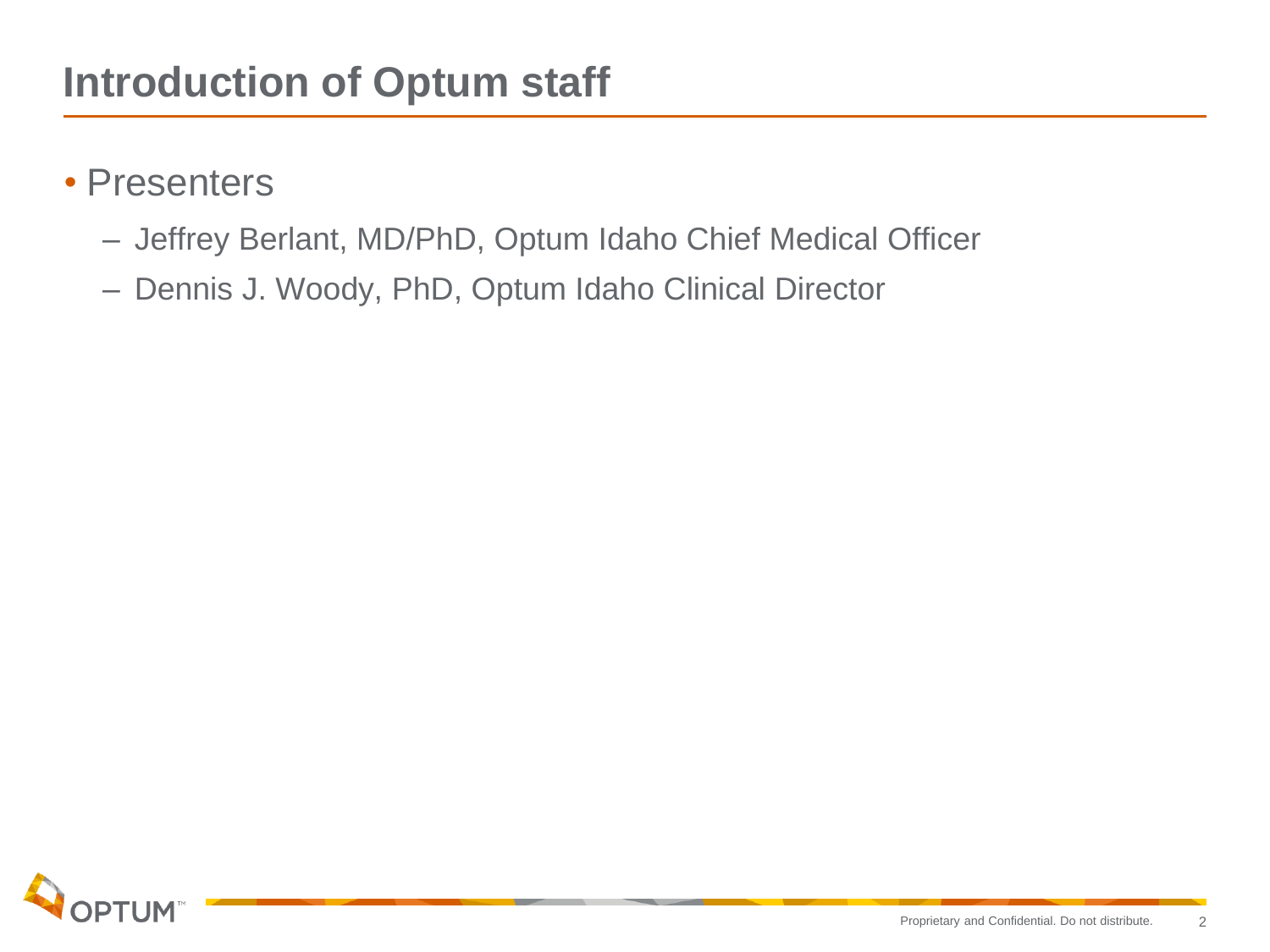## **Agenda**

- Introductions
- Level of Care Guidelines (LOCGs)
	- Updates in 2015 LOCGs
- Medical Necessity
	- Treatment Planning
	- Updated definitions for Adult and Child/Adolescent
	- Reference Guide
- Specific-Service Changes in 2015 LOCGs
	- Case Management
	- Peer Support Services
	- *New* Extended Outpatient Psychotherapy
- Q & A

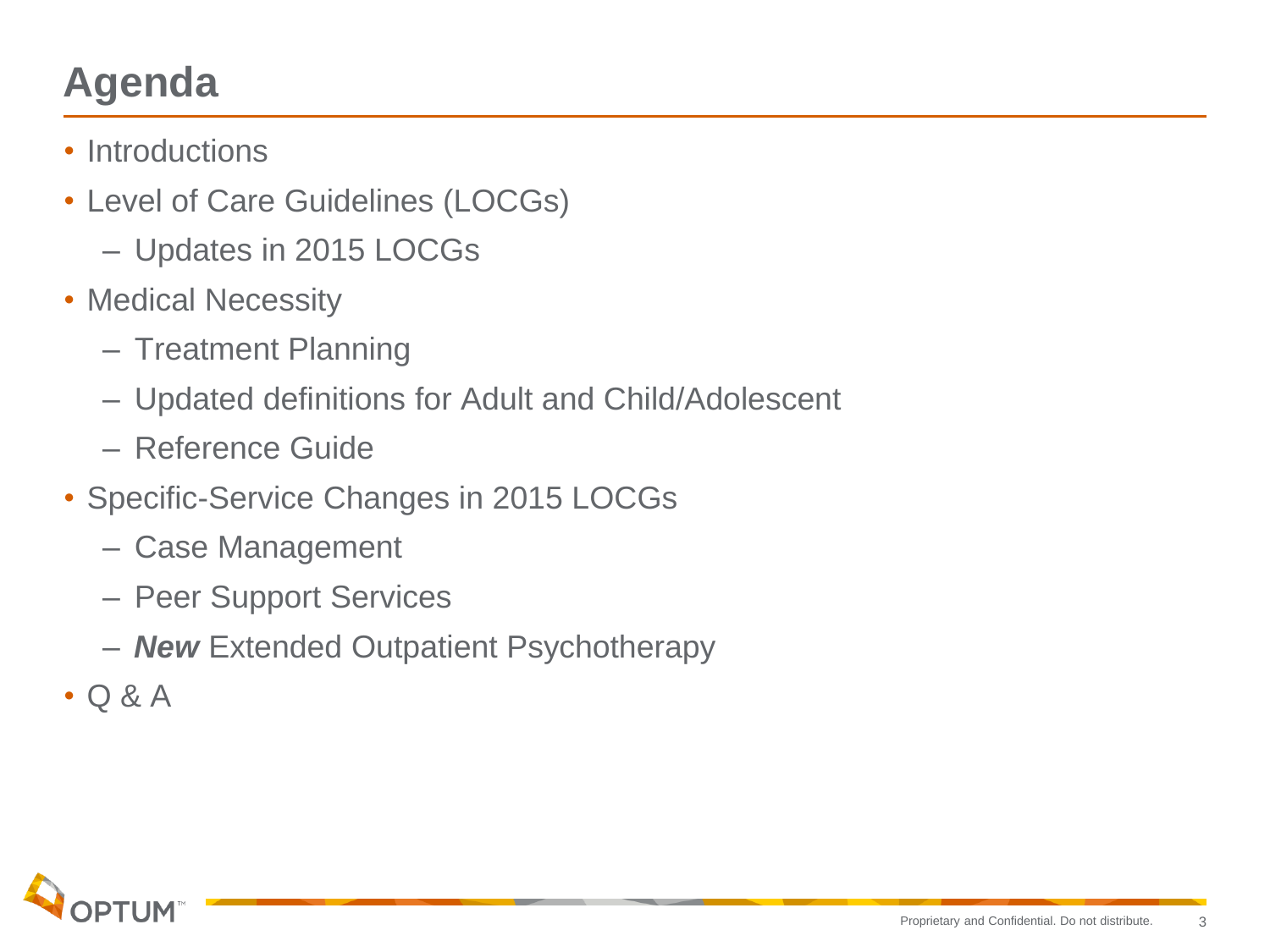## **Updates to 2015 LOCGs**

- Update to Medical Necessity definition
	- Child/Adolescent Medical Necessity
- Revisions to two Level of Care Guidelines:
	- Case Management
	- Peer Support Service
- New addition: Extended Outpatient Psychotherapy (>45 mins)
- Minor edits
	- Continued Services Eligibility (*Common Admission and Continuing Service Criteria, page 6*)
	- Mandatory H&P documentation with last 12 months (*Outpatient, page 22)*

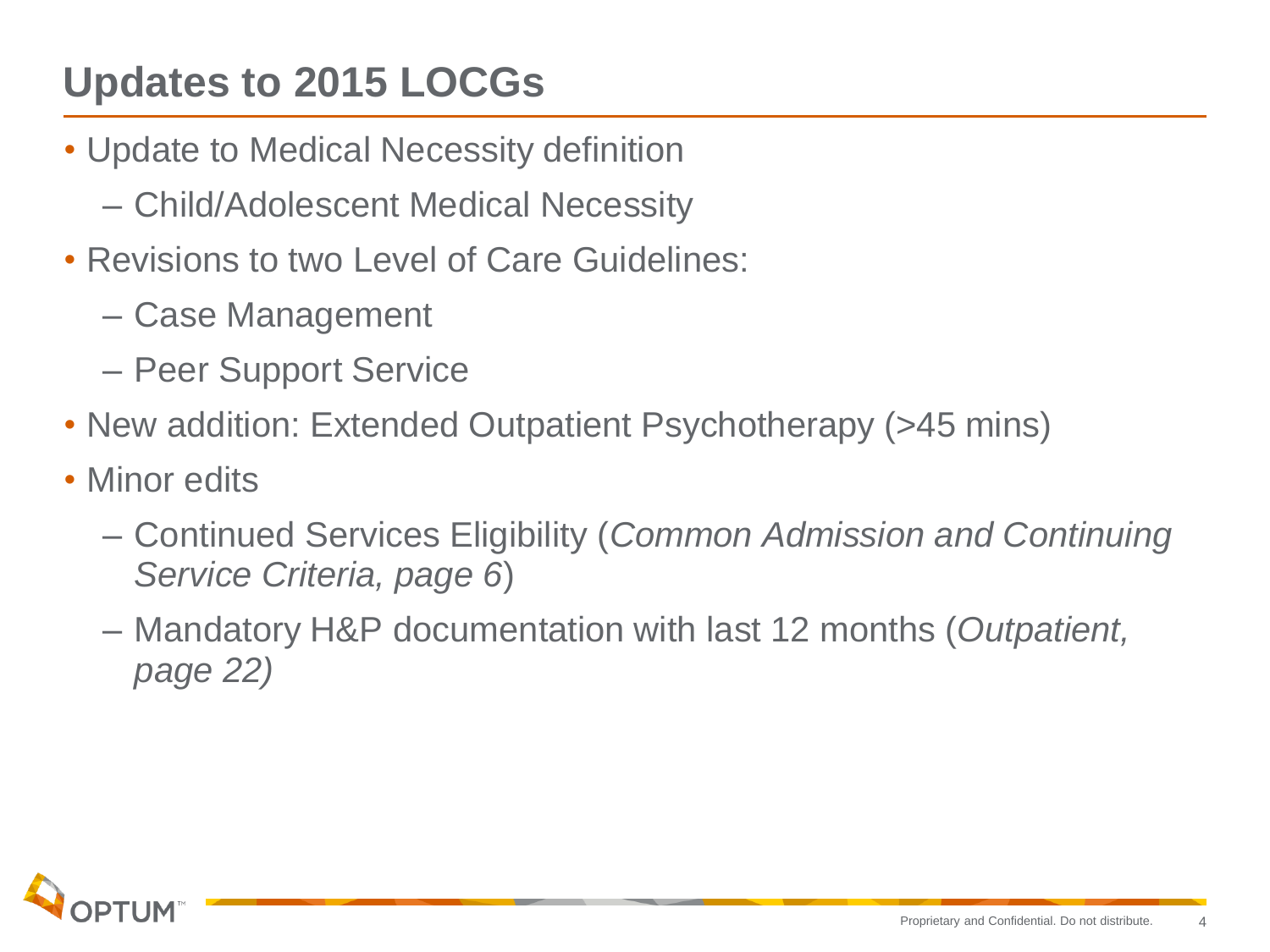## **What is an LOCG and why is it important?**

- The *Level of Care Guidelines:* a set of objective and evidence-based behavioral health guidelines used to **standardize coverage determinations, promote evidence-based practices, and support member's recovery, resiliency, and wellbeing**
- **Derived from generally accepted standards of behavioral health practice.** These standards include guidelines and consensus statements produced by professional specialty societies, as well as guidance from governmental sources.
- Also **derived from input provided by clinical personnel, providers, professional specialty societies, consumers, and regulators**
- Using *Level of Care Guidelines* **reduces undesirable variation from evidence-based practice**. In addition, member's presenting symptoms, clinical history, biopsychosocial factors, as well as the member's benefit plan and availability of services are taken into consideration

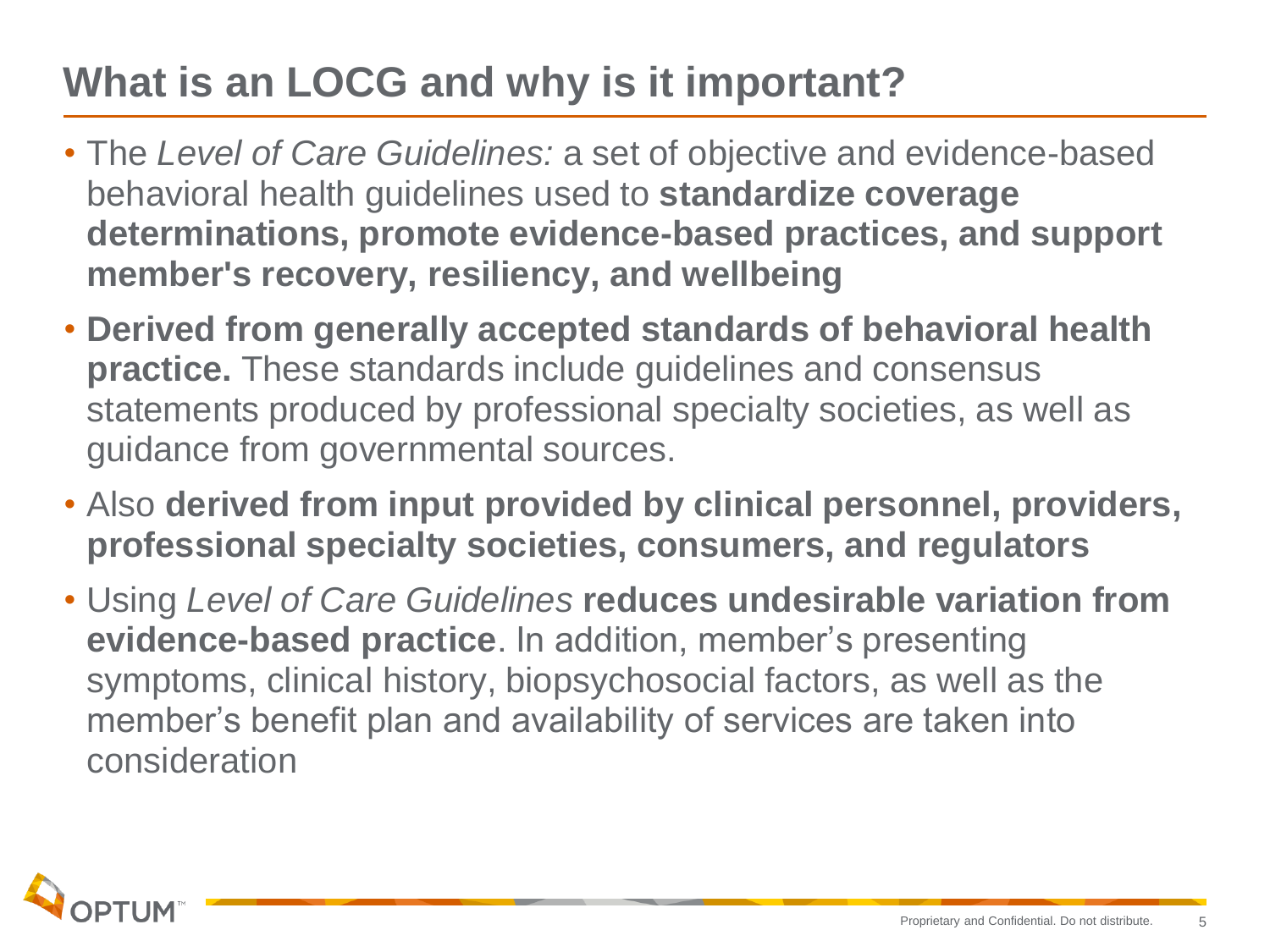### **What is a Best Practice Guideline?**

- Optum Idaho adheres to "evidence-based clinical practice guidelines", which means our Best Practice guidelines follow a **rigorous development process and are based on the highest quality scientific evidence**
- Best Practice Guidelines are developed using the following methodology:
	- **Clinical literature** on a specified topic is assembled and reviewed
	- **Best scientific papers** are identified
	- Information is analyzed, reformulated and presented so that practitioners can readily **determine the usefulness of diagnostic tests, procedures, or treatments**
- **Optum Idaho recommends** using the following guidelines:
	- American Psychiatric Association (APA) Best Practice Treatment Guidelines for Adults
	- American Academy for Child and Adolescent Psychiatry (AACP)

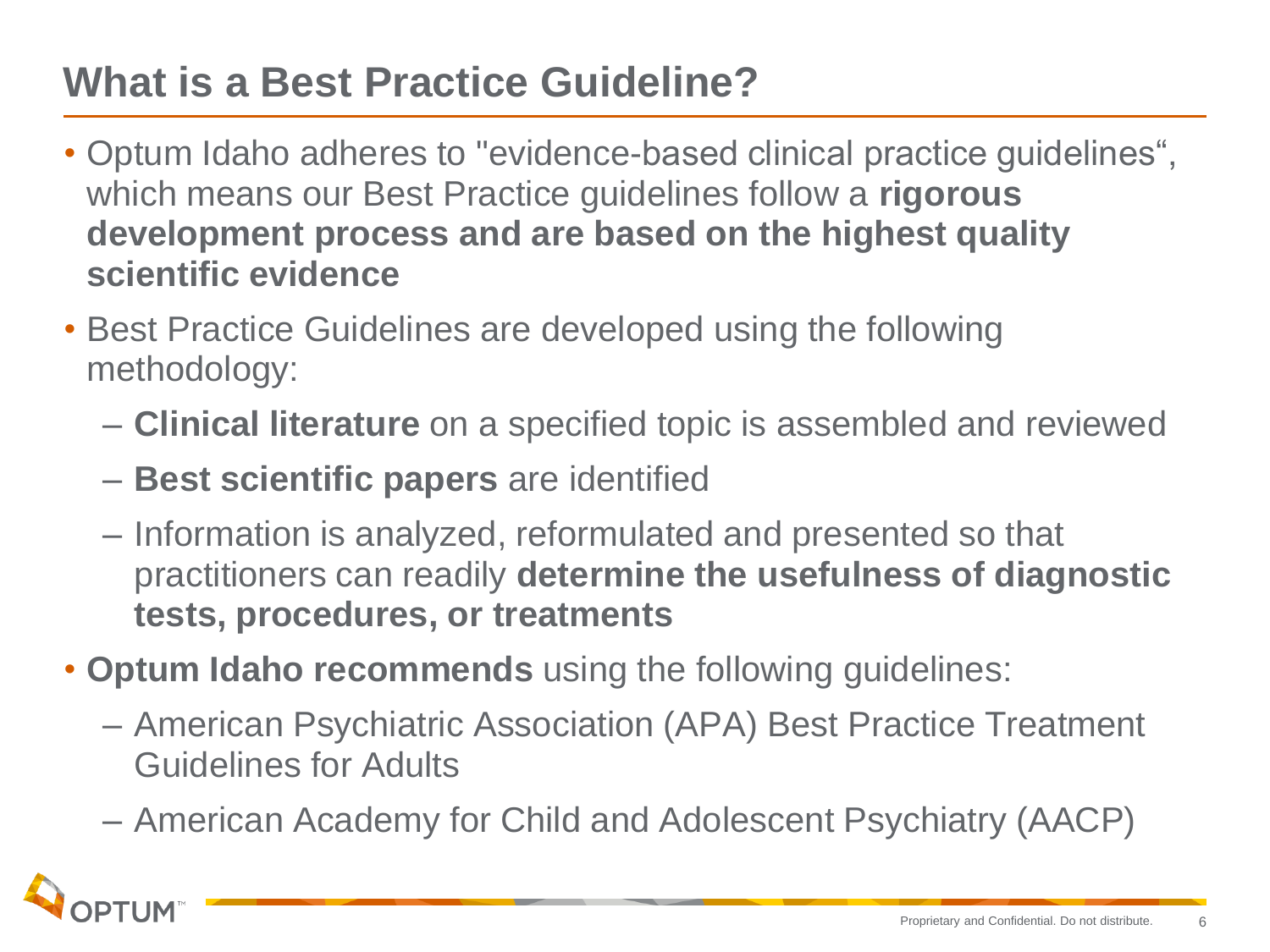# **MEDICAL NECESSITY**

*Adult Child/Adolescent*

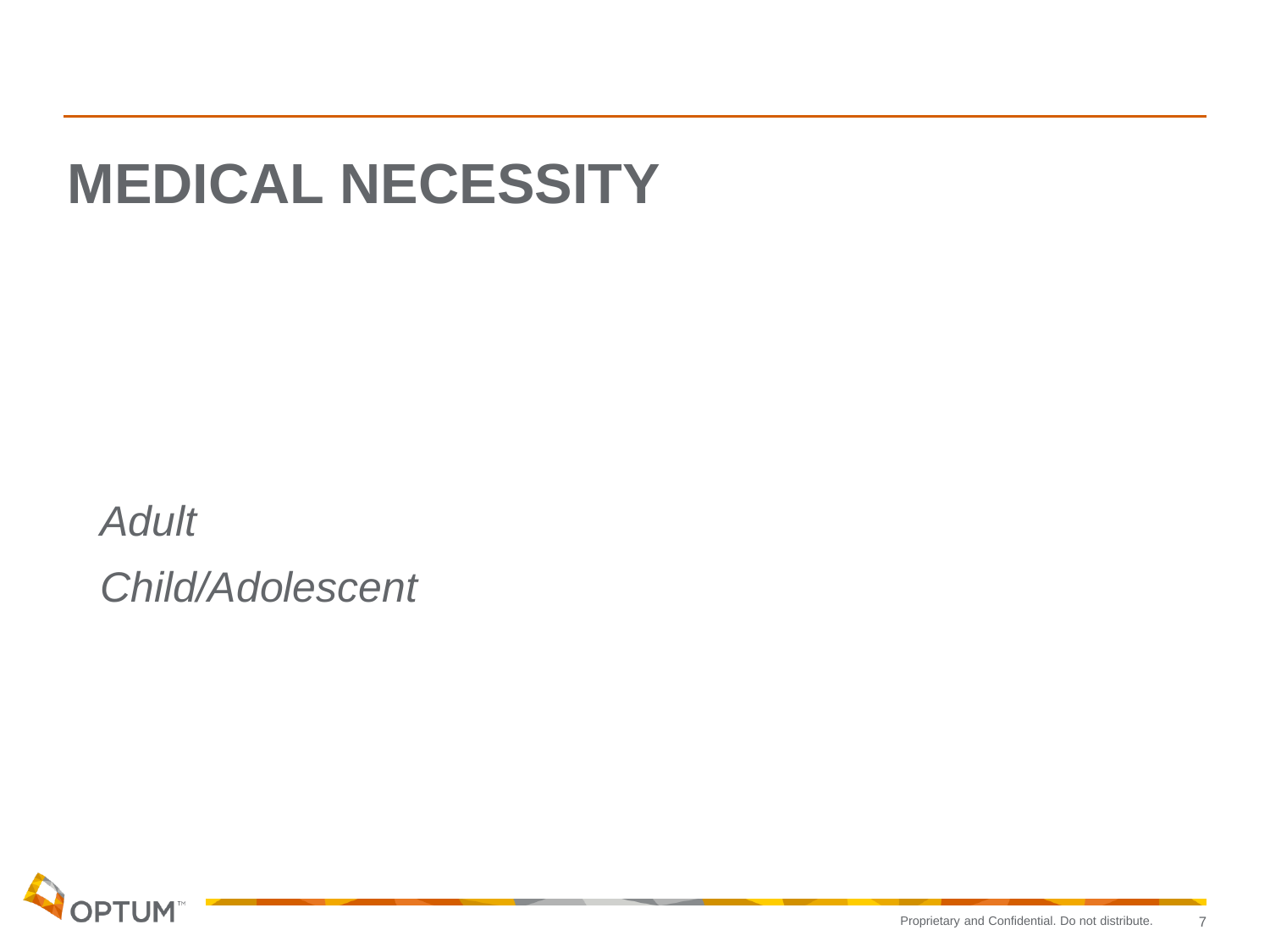### **Medical Necessity 2015 – Adult** (not changed)

- For adults, services are medically necessary if:
	- The service is reasonably calculated to prevent, diagnose, or treat conditions that endanger life, cause pain or cause functionally significant deformity or malfunction;
	- There is no other equally effective course of treatment available or suitable for the member which is more conservative or substantially less costly;
	- Medical services must be of a quality that meets professionally-recognized standards of health care and must be substantiated by records including evidence of such medical necessity and quality. Those records must be made available upon request; and
	- In addition to a., b. and c., services must also meet acceptable national standards of medical practice.
- *Medical Necessity as defined by the Idaho Administrative Procedures Act (IDAPA), regulation 16.03.09.16 in (a., b., and c.) and an additional contractual requirement as defined in (d.).*
- *The use of "national standards of medical practice" is a contractual requirement. Examples of "national standards" include American Psychiatric Association, American Academy of Child and Adolescent Psychiatry, United States Psychiatric Rehabilitation Association (USPRA) and Boston University Center for Psychiatric Rehabilitation.*
- *Definition of Medical Necessity has been updated for both Adult and Children from 2013 version*

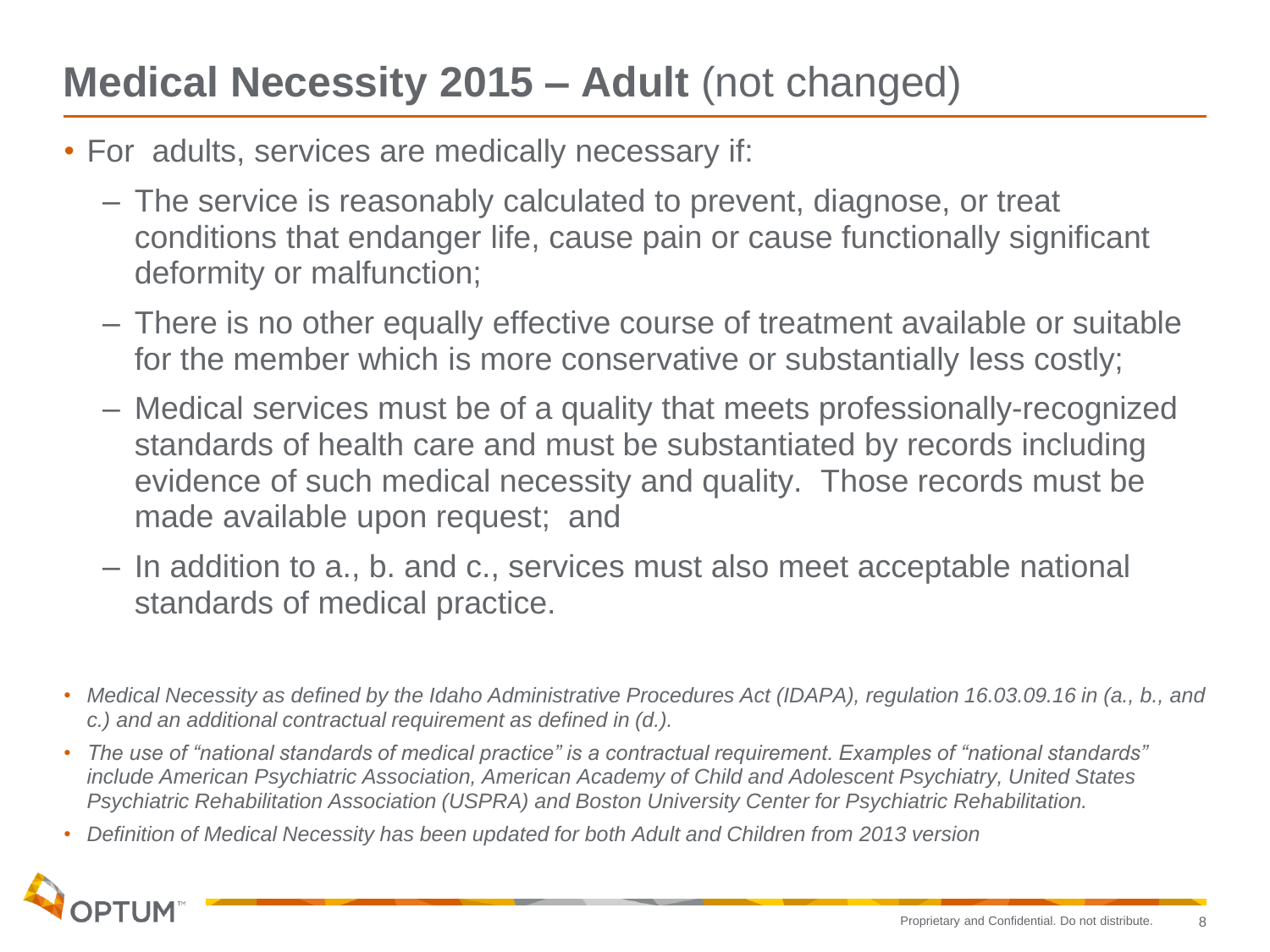### *New* **Medical Necessity 2015 Update – Child/Adolescent**

- For children and adolescents, services are medically necessary if:
- The service is necessary to correct or ameliorate defects or mental health conditions, and are not covered for cosmetic, convenience, or comfort reasons;
- The service is required as defined in Section 1905 of the Social Security Act;
- The service is safe and effective;
- There is no other equally effective course of treatment available or suitable for the member which is more conservative or substantially less costly;
- The service is substantiated by records including evidence of such medical necessity and quality as documented by the attending physician. Those records must be made available upon request; and
- In addition to a., b., c, d. and e., services must also meet acceptable national standards of medical practice.
- *Medical Necessity as defined by the Idaho Administrative Procedures Act (IDAPA), regulation 16.0.3.09. 880-883 and an additional contractual requirement as defined in (f.).*
- *Retrieved from [www.ssa.gov/OP\\_Home/ssact/title19/1905.htm](http://www.ssa.gov/OP_Home/ssact/title19/1905.htm)*
- *See footnote #4*
- *Child definition updated as noted above*

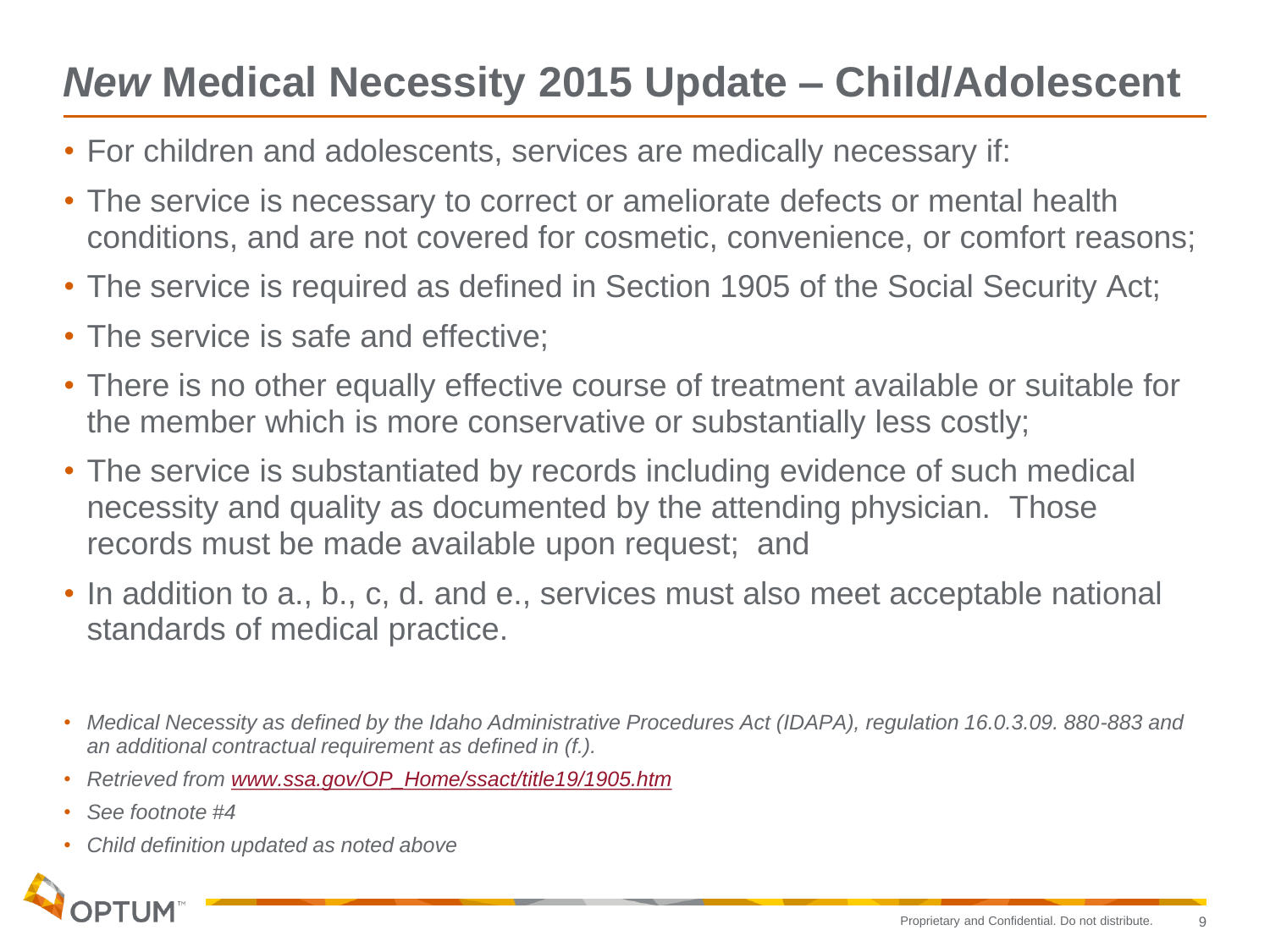### **Appropriateness of care**

- Services are clinically appropriate for the member's condition based on generally accepted standards of practice and benchmarks
- Optimal clinical outcomes results when evidence-based treatment is provided in an available level of care that is:
	- Structured and intensive enough to safely and adequately treat the member's presenting problem
	- Support the member's recovery and resiliency
- Evidence-based practices are interventions that:
	- Have been shown to be safe and effective
	- Have not been deemed experimental or investigative
	- Are appropriate for the treatment of the member's current condition
	- Sources of evidence include national standards as well as governmental standards

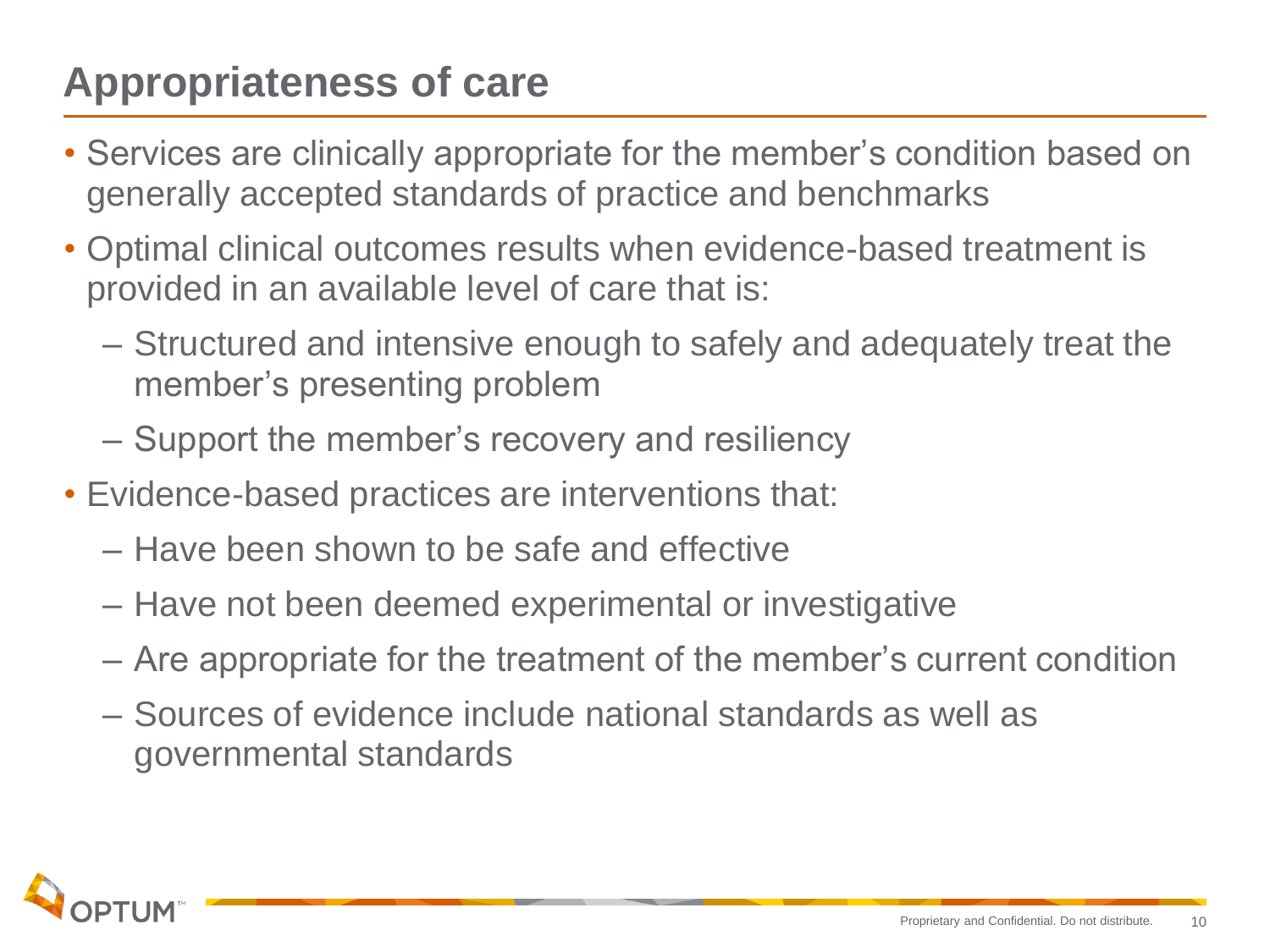### **Medically necessary treatment planning**

Treatment planning should take into account significant variables including:

- The member's current clinical need
- The member's age and level of development
- The member's motivation for treatment (treatment methods may need to address low motivation for treatment)
- Are proposed services covered in the member's benefit plan?
- Are the proposed forms of treatment and the frequency and duration of treatment evidence-based?
- Are proposed services available in or near the member's community?
- Are community resources such as support groups, peer services, and preventive health programs available to augment treatment?

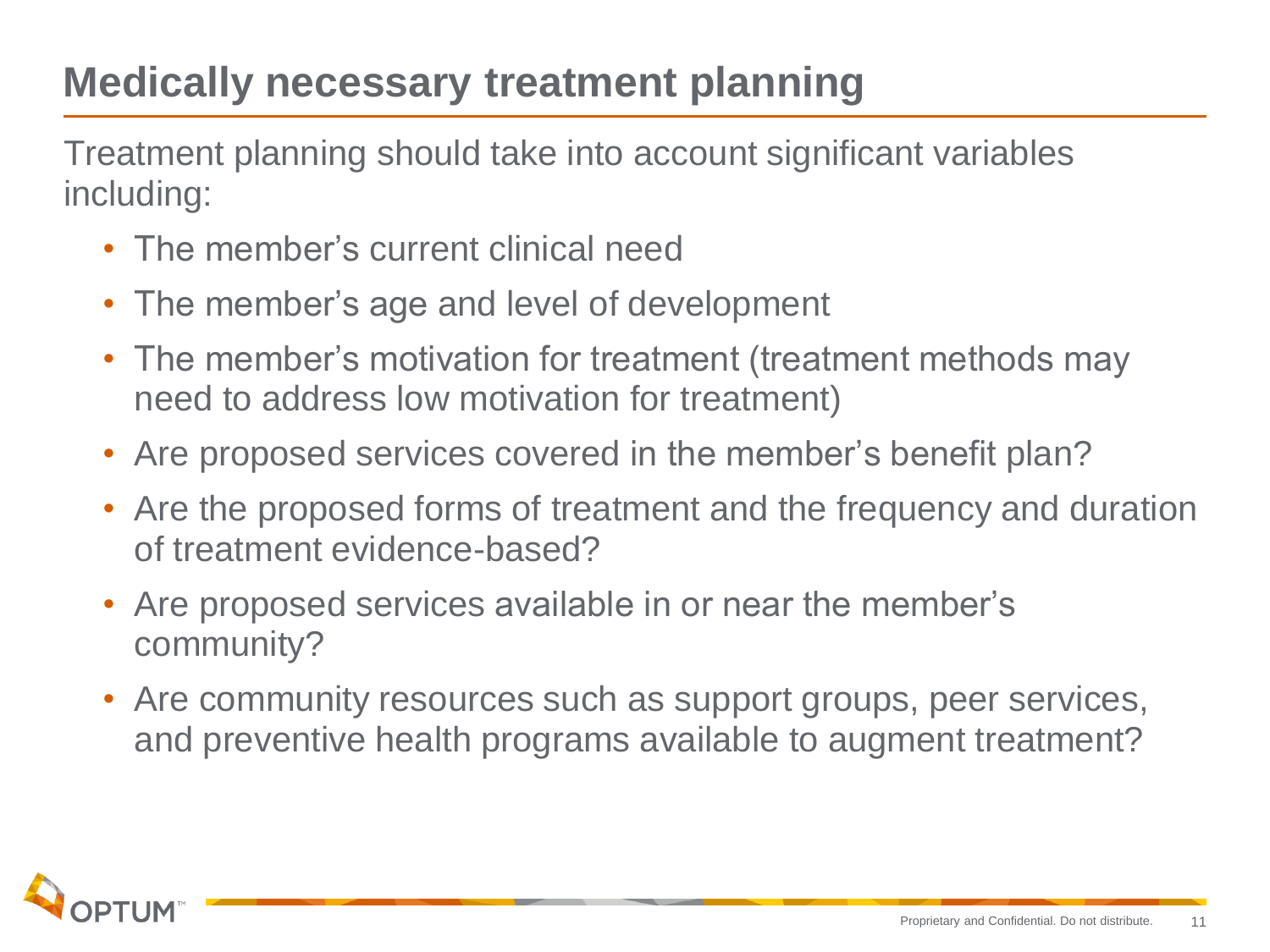### **Reference Guide for Evidence Based Practice (EBP)**

#### **Medical Necessity**

- The State of Idaho's regulatory definition of medical necessity:
	- Location of definition: IDAPA 16.03.09.011.16: <http://adminrules.idaho.gov/rules/current/16/0309.pdf>
- Early Periodic Screening, Diagnosis, and Treatment (EPSDT) Services
	- Location of definition: IDAPA 16.03.09.880: <http://adminrules.idaho.gov/rules/2014/16/0309.pdf>
- The Optum Idaho Provider Manual defines medical necessity on page 16:
	- Location of manual: [https://m1.optumidaho.com/c/document\\_library/get\\_file?uuid=852658a4-](https://m1.optumidaho.com/c/document_library/get_file?uuid=852658a4-9743-4700-a850-7ef7cd19ebb2&groupId=110293) [9743-4700-a850-7ef7cd19ebb2&groupId=110293](https://m1.optumidaho.com/c/document_library/get_file?uuid=852658a4-9743-4700-a850-7ef7cd19ebb2&groupId=110293)

#### **Best Practice Guidelines**

• Links to the Best Practice Guidelines are located on the Optum website, Provider Express. Guidelines are always accessible at: [https://www.providerexpress.com/content/ope](https://www.providerexpress.com/content/ope-provexpr/us/en/clinical-resources/guidelines-policies/bpg.html)[provexpr/us/en/clinical-resources/guidelines-policies/bpg.html](https://www.providerexpress.com/content/ope-provexpr/us/en/clinical-resources/guidelines-policies/bpg.html)

#### **Level of Care Guidelines**

PTUM

- Optum Idaho Level of Care Guidelines are reviewed and approved by both Optum and the Idaho Department of Health and Welfare (IDHW)
- These guidelines are always accessible at: <https://m1.optumidaho.com/web/optumidaho/providers> Providers tab > Provider Guidelines and Policies > Level of Care Guidelines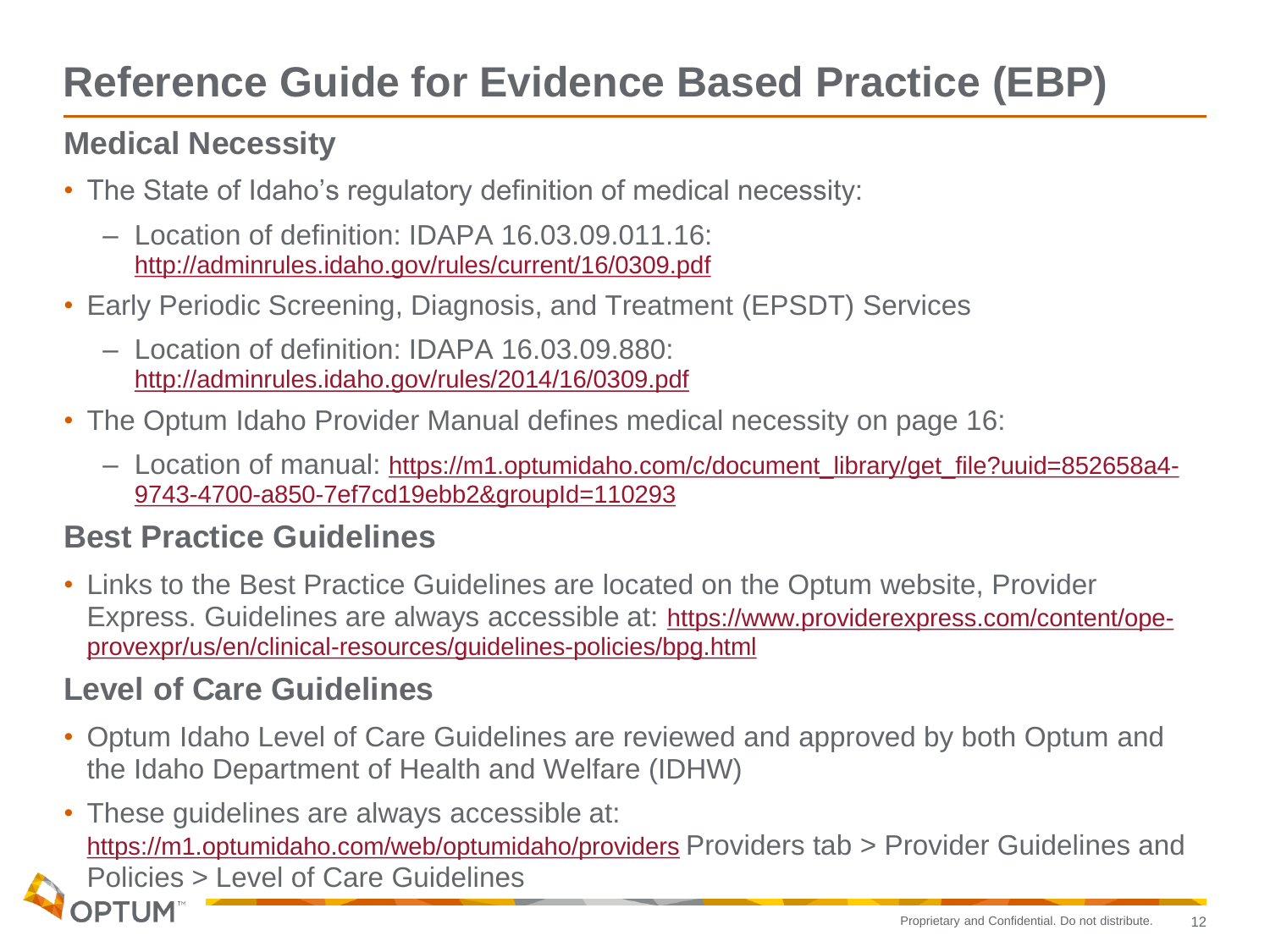# **2015 LOCGS**

**Revisions: Case Management, Peer Support Services New: Extended Outpatient Psychotherapy**

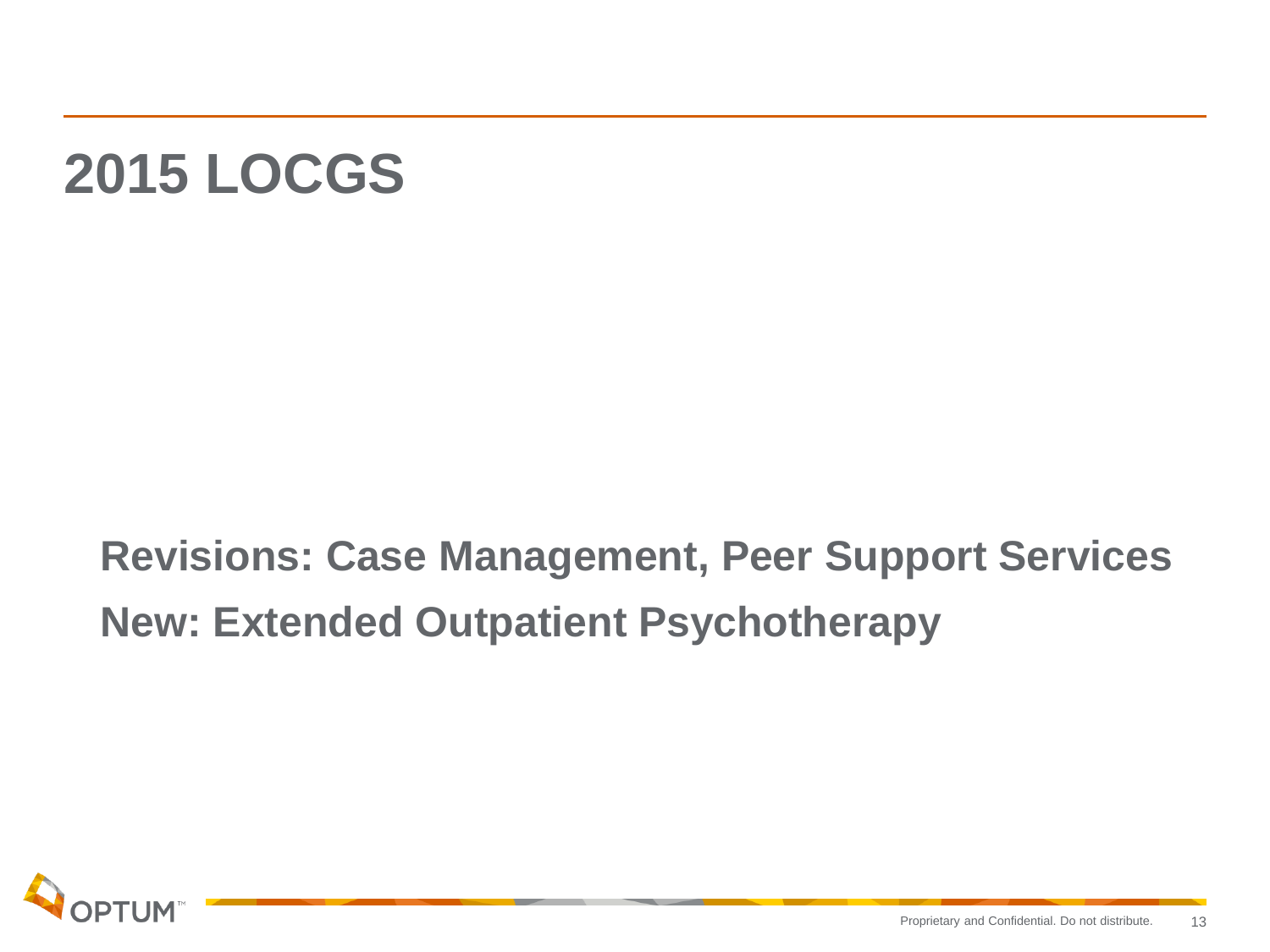### **Case Management: Definition**

- Case Management facilitates access to needed services through comprehensive assessment, service planning, referral, and monitoring of the member's service planning activities. *Case Management services are provided to members who are unable to navigate the service system on their own, and do not have the assistance of other natural supports or resources to help them access needed services. Case management services do not include advocacy or the direct delivery of services.*
- *Case management services are intended to help the member gain access to behavioral health, medical and social services until the member is capable of accessing these services independently.*
- Case Management services vary in intensity, frequency, and duration in order to support the member's ability to access and utilize social services, behavioral health services and/or medical services, or to otherwise realize recovery and resiliency goals.
- Case management can be delivered as a community-based service or in the outpatient clinic setting.

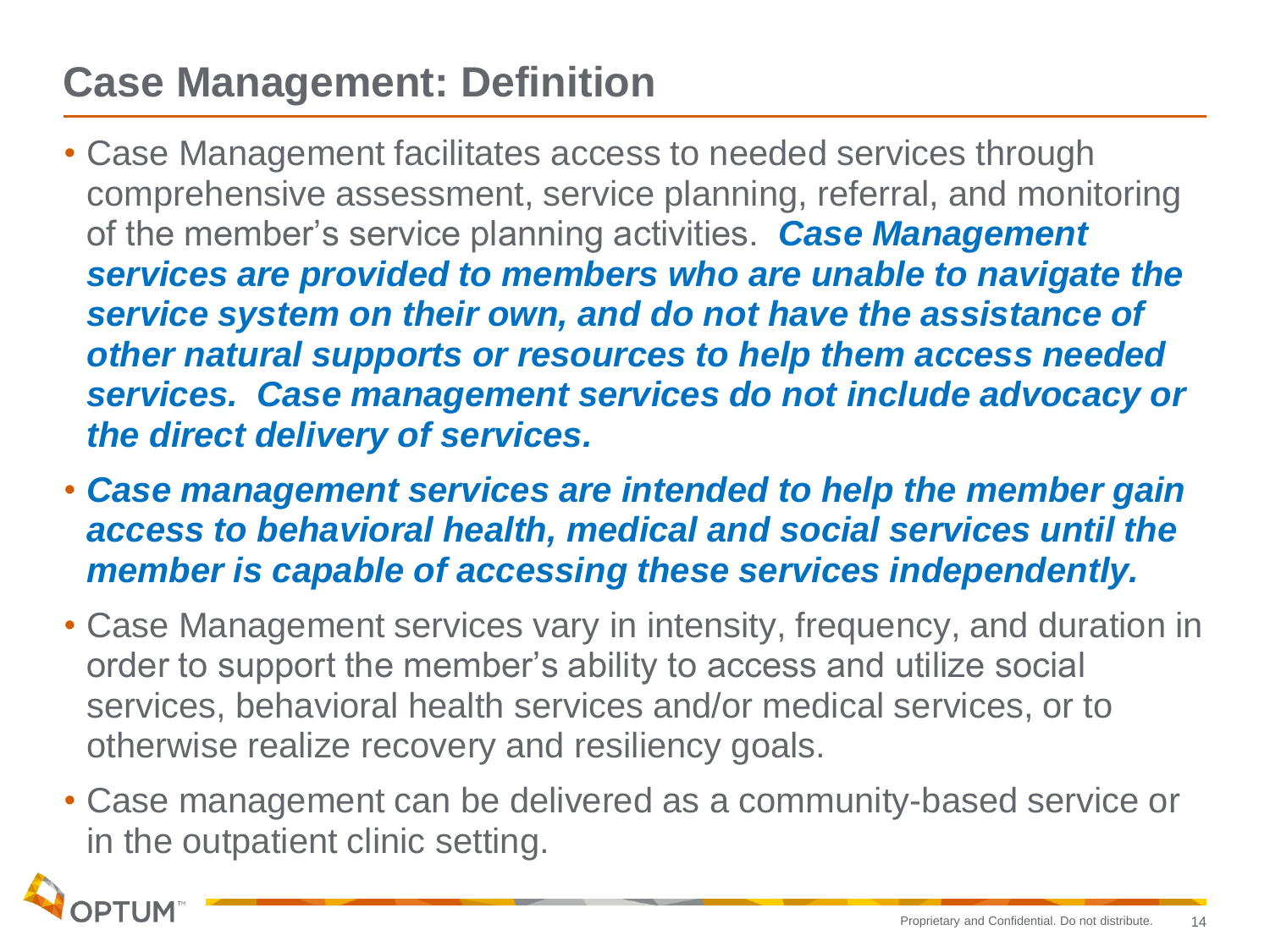### **Case Management: Coverage Criteria**

- Initial Coverage Criteria (See Common Criteria for All Levels of Care):
	- The member is not at imminent risk of serious harm to self or others;
	- AND The member requires access to behavioral, medical, and/or social services to remain stable in the community;
	- AND The member is unable to access and/or arrange social services on his/her own without Case Management assistance;
	- AND The member lacks natural supports that might otherwise help the member access needed services.
- Continued Service Criteria (See Common Criteria for All Levels of Care):
	- The Case Manager is actively helping the member obtain needed services by linking the member to services, providers and/or programs capable of delivering the needed services;
	- AND The Case Manager is monitoring and maintaining contact with the member as necessary to ensure the service plan is implemented and is adequately addressing the member's needs.

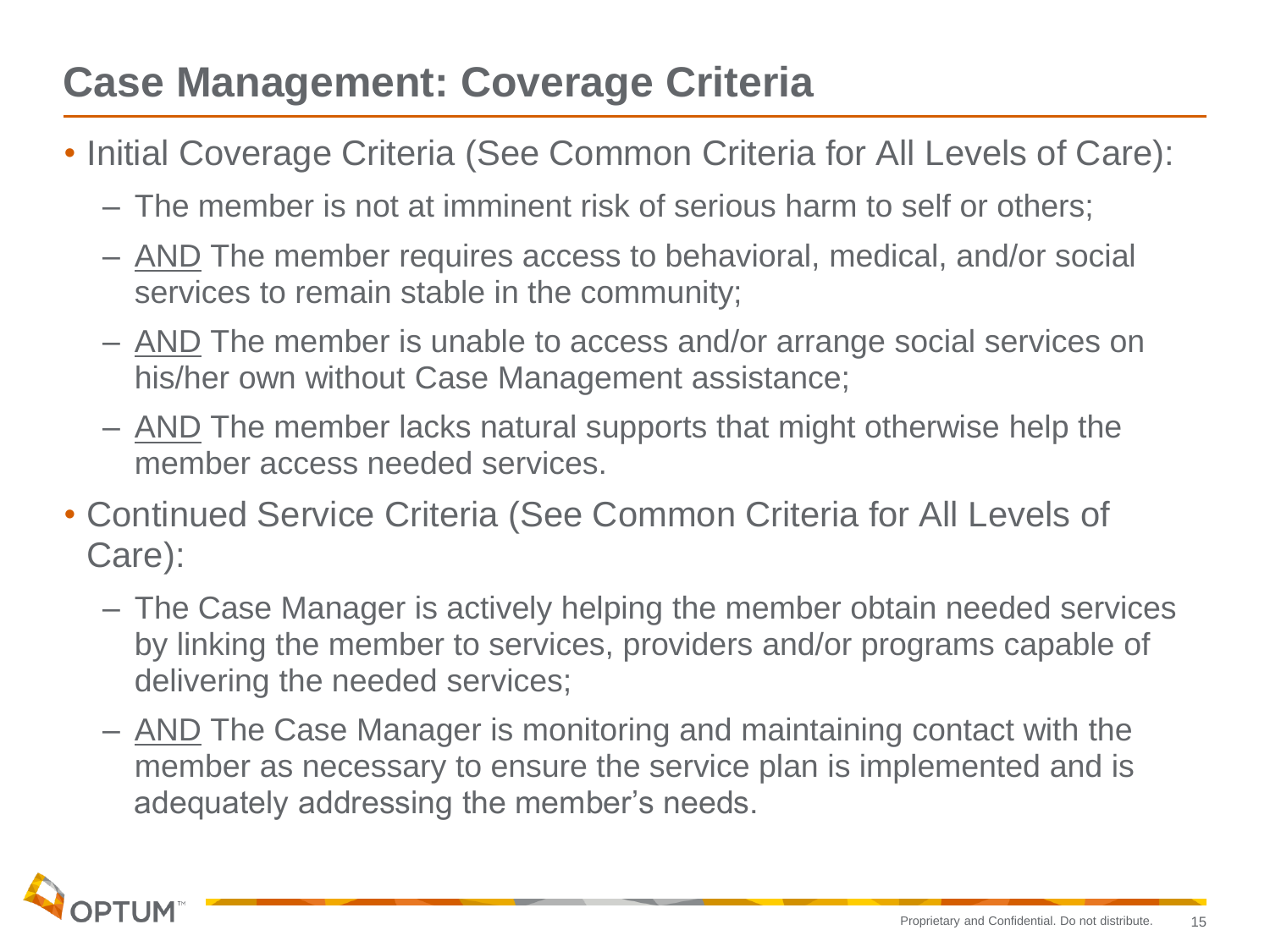### **Case Management: Non-Covered Services**

- Case Management is not covered when it is duplicative or integral of another covered Medicaid service being provided
- Collateral collaboration outside the activities of assessment, planning, linking, and monitoring is not a covered standalone service
- Case Management is not covered when it involves the direct delivery of medical, educational, social, or other non-Case Management services
- Case Management is not covered for the delivery of services integral of a non-Medicaid program
- Time spent traveling to a location to provide a Case Management service is not covered
- Transporting members to and from appointments is not covered
- Activities based on advocacy are excluded

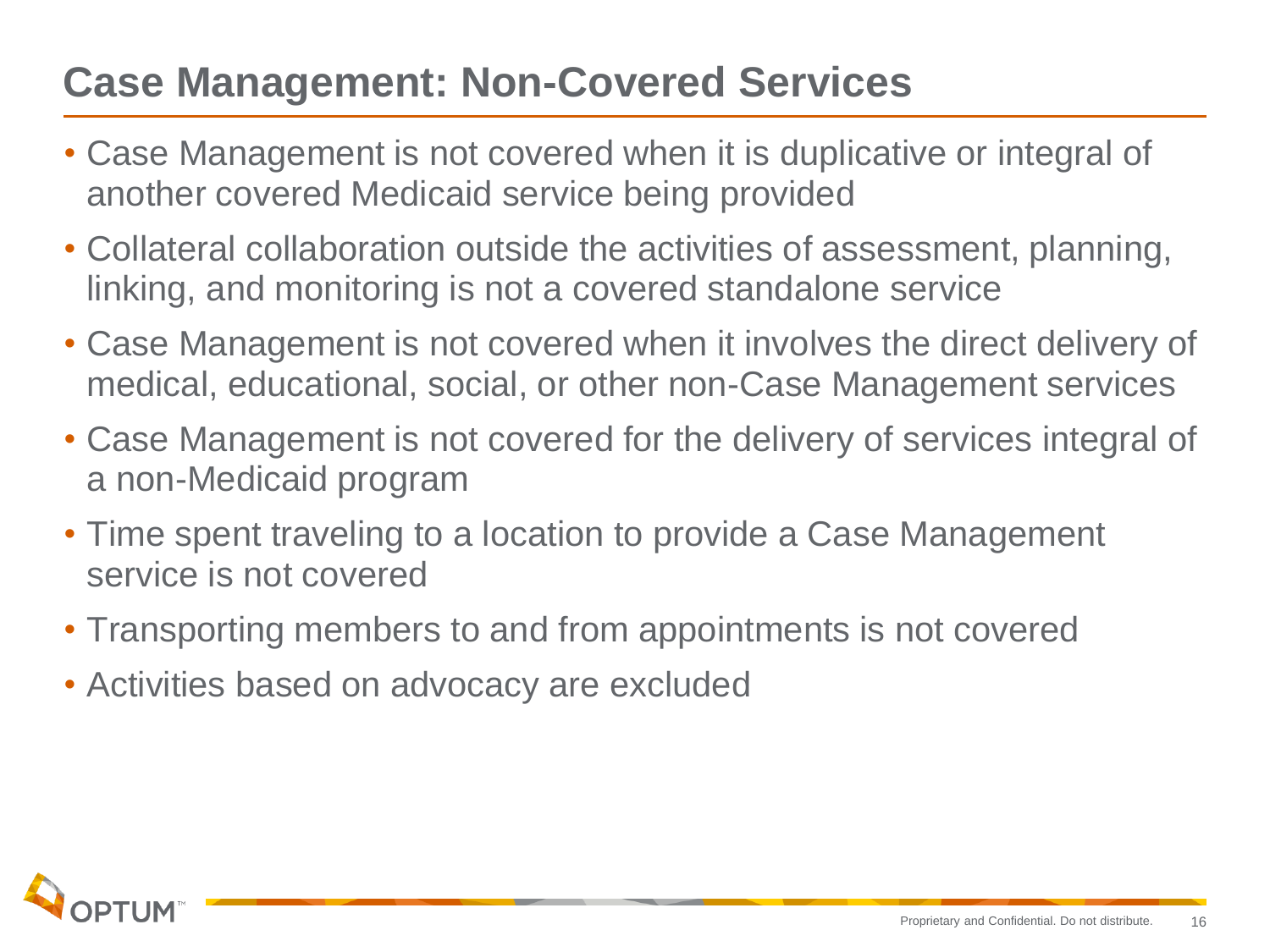### **Peer Support Services: Definition**

- Peer Services are recovery support services in which a Certified Peer Support Specialist utilizes his/her training, lived experience and experiential knowledge to mentor, guide and coach the member as he/she works to achieve self-identified recovery and resiliency goals. These services are designed to promote empowerment, foster selfdetermination and choice, and inspire hope as the member progresses through the recovery process.
- Peer support services are typically delivered to a person with a serious mental illness or co-occurring mental health and substance use disorder who is actively involved in their own recovery process.
- The relationship between the Peer Support Specialist and member receiving services is highly supportive, rather than directive. The duration of the relationship between the two depends on a number of factors such as how much recovery time the member has, how much other support the member is receiving, or how quickly the member's most pressing problems can be addressed.

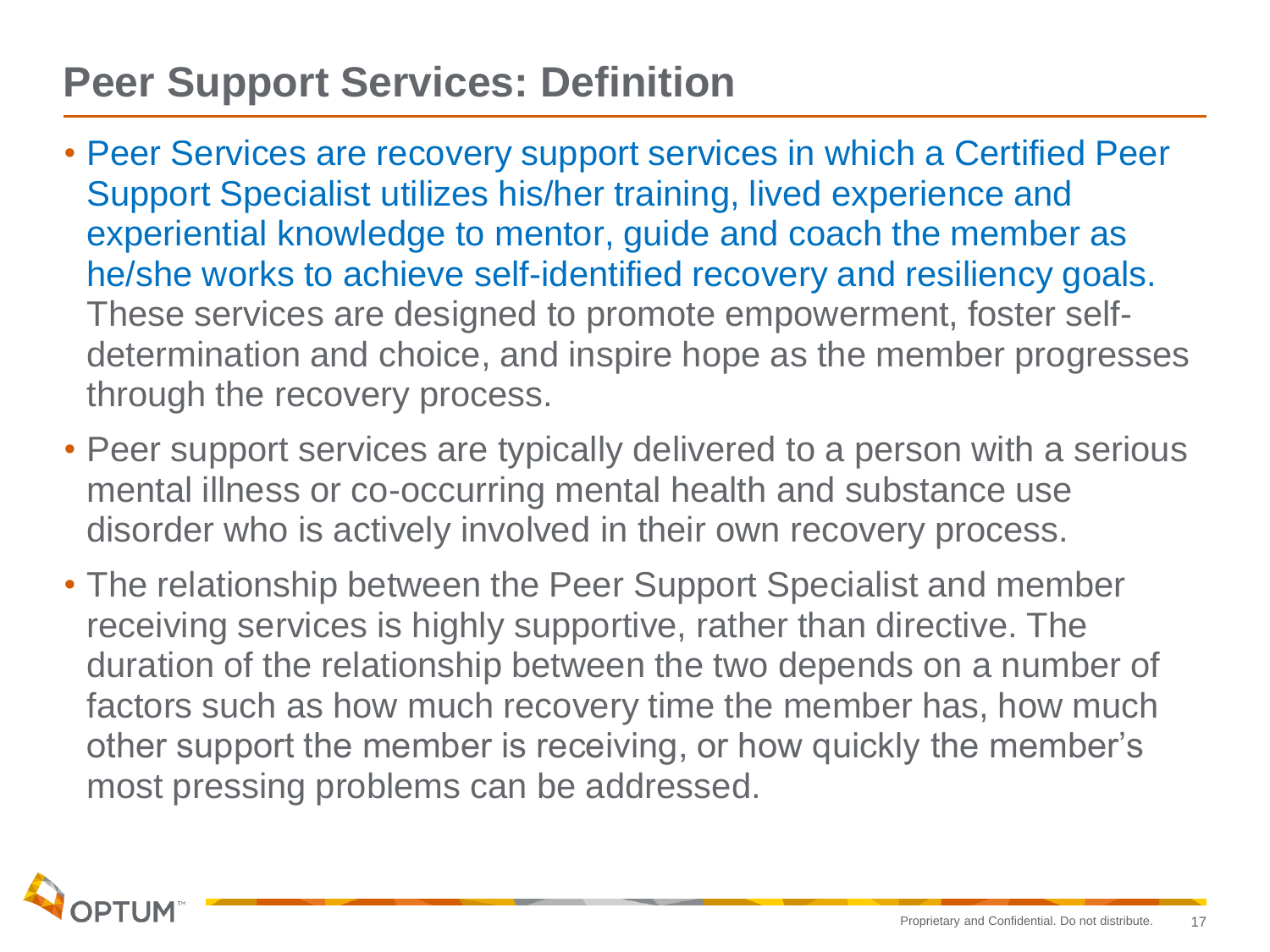### **Peer Support Services: Examples**

- Assistance with setting recovery goals, developing a recovery action plan, a relapse plan, solving problems and addressing barriers related to recovery
- Encouraging self-determination, hope, insight, and the development of new skills
- Connecting members with professional and non-professional recovery resources in the community and helping members navigate the service system in accessing resources independently
- Facilitating activation so that the member may effectively manage his/her own mental illness or co-occurring conditions by empowering the member to engage in their own treatment, healthcare and recovery
- Helping the member decrease isolation and build a community supportive of the member establishing and maintaining recovery

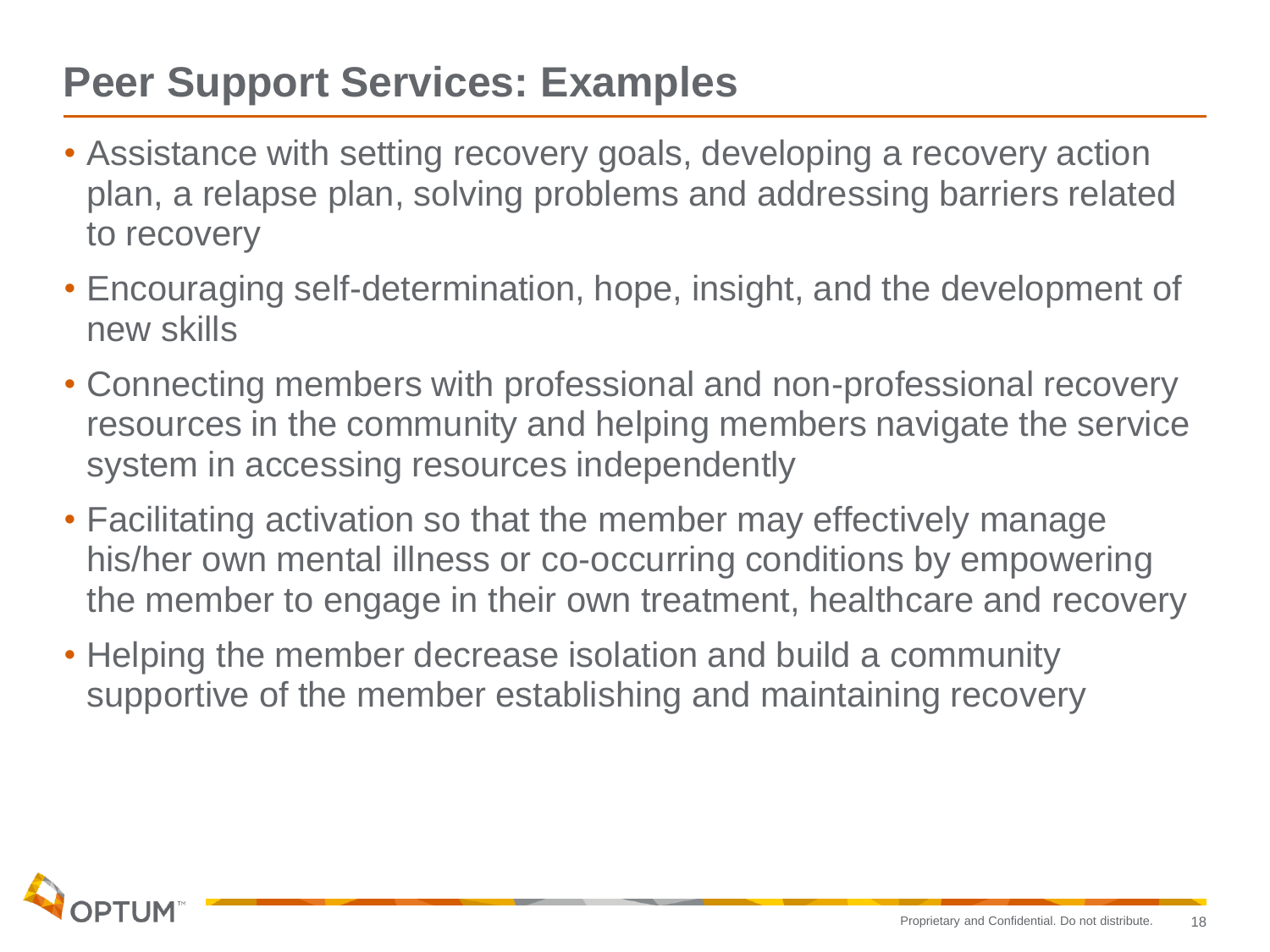### *New* **Extended Outpatient Psychotherapy**

- Extended outpatient (OP) sessions are individual psychotherapy sessions with or without a medical evaluation and/or management services lasting longer than 45 minutes. Outpatient psychotherapy is generally provided in sessions lasting up to 45 minutes. Coverage of extended outpatient sessions may occur for up to 60 minutes.
- All outpatient services are delivered by a provider licensed to practice independently.

*Review 2015 Level of Care Guidelines and Best Practice Guidelines located under the Providers tab on www.optumidaho.com for Initial Coverage Criteria, Continued Service Criteria, and Treatment Needs for specific member conditions outlined in this training*

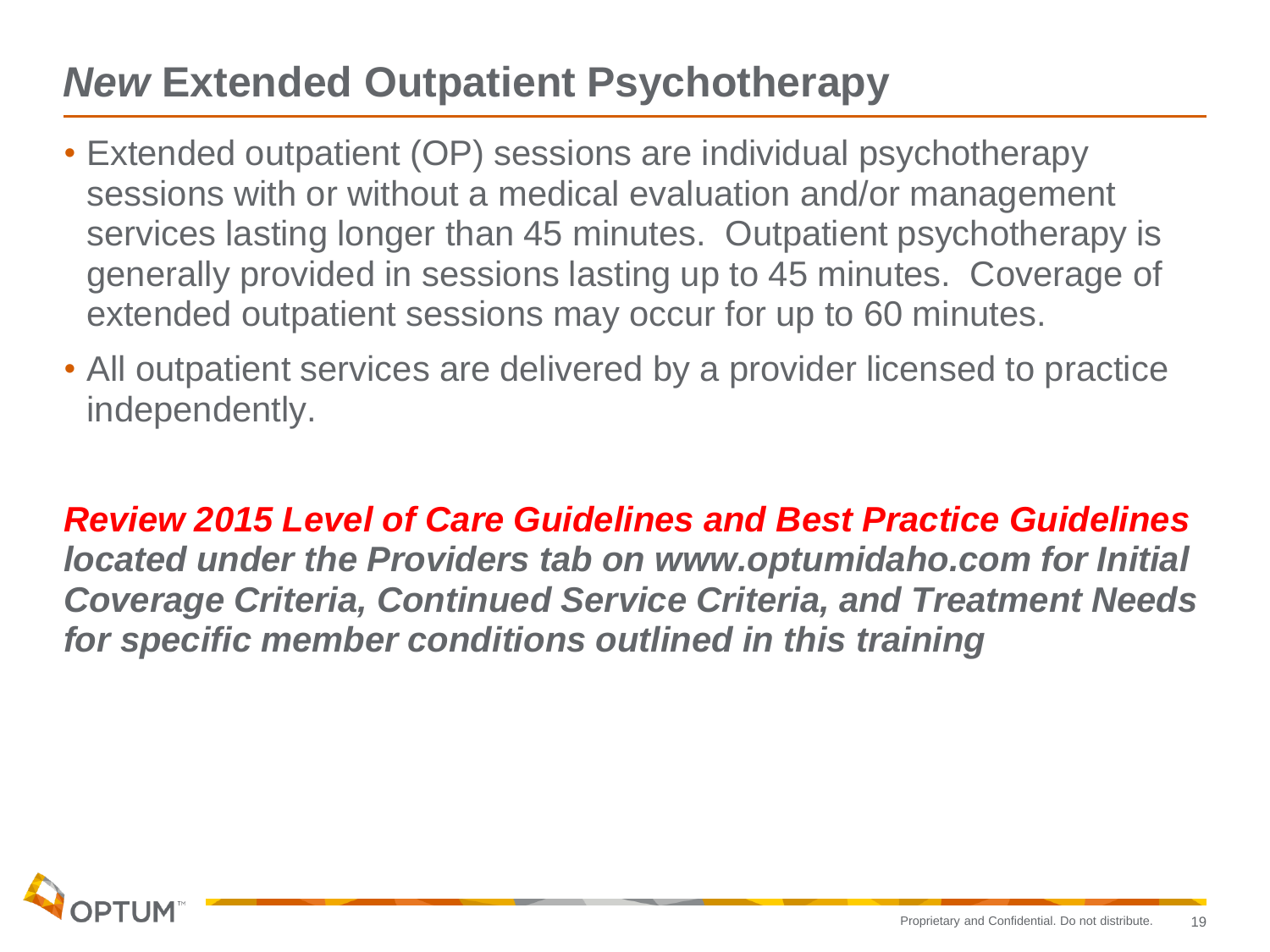### **Extended OP Services: Non-Routine Coverage**

- The member is experiencing **an acute crisis**, is not at imminent risk of harm to self or others, and an extended outpatient session is appropriate for providing rapid and time-limited assessment and stabilization.
- Individual psychotherapy with medical evaluation and management services is being provided, and there is an **unexpected complication resulting from pharmacotherapy** or an acute worsening of the member's medical condition that would likely require a more intensive level of care if not addressed in an extended outpatient visit.
- Periodic involvement of a child/adolescent or geriatric patient's family in the member's psychotherapy session when such involvement is essential to the member's progress such as when psychoeducation is provided or parent management skills are being developed.
- An extended session is otherwise needed to address new symptoms or the re-emergence of old symptoms. Without an extended outpatient visit, the new/re-emerging symptoms are likely to worsen and require treatment in a more intensive level of care, and an extended session is appropriate for providing assessment and stabilization.

**PTUM**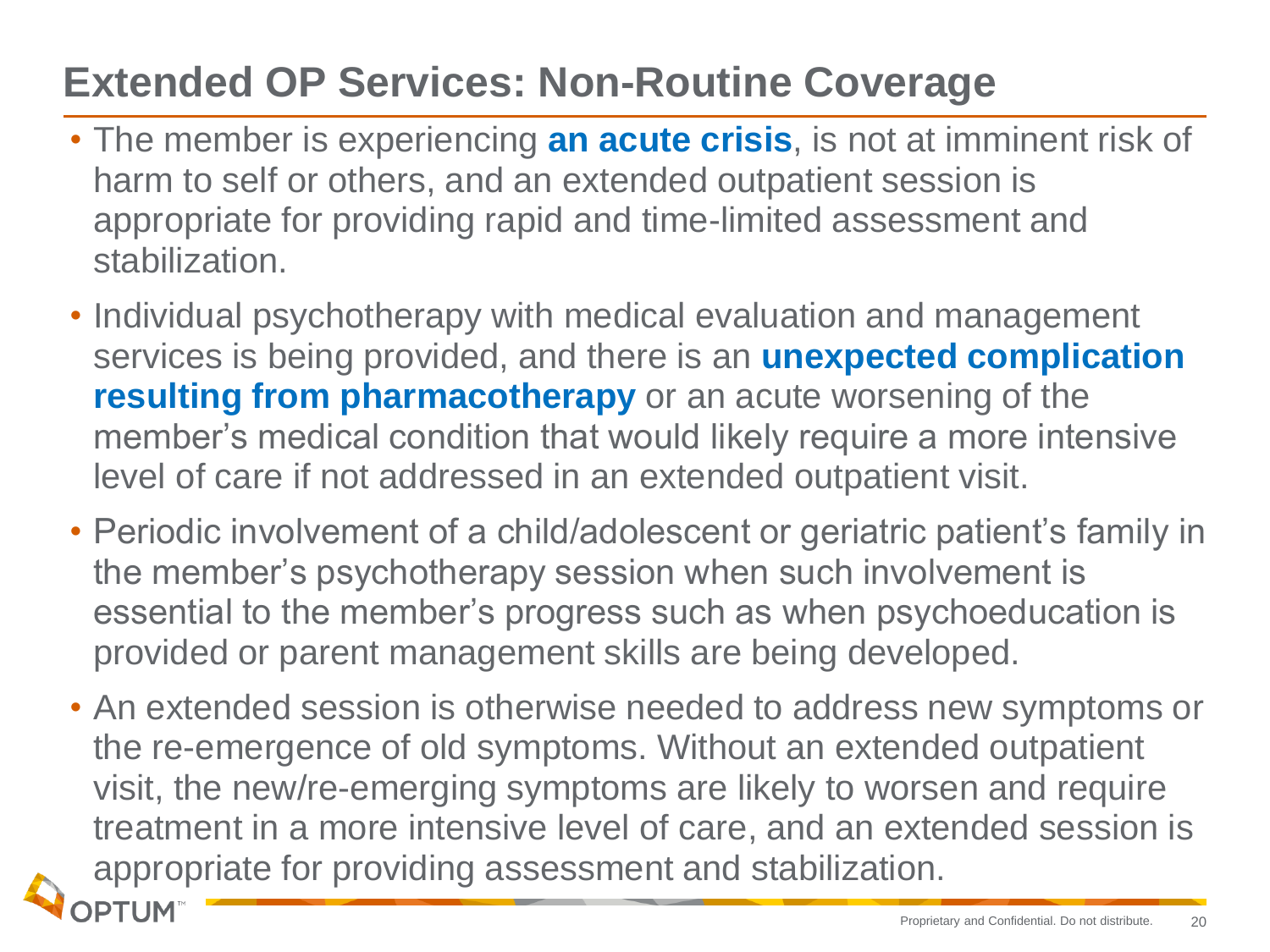### **Extended OP Services: Specific Conditions**

- The member has been diagnosed with **Posttraumatic Stress Disorder, Panic Disorder, Hoarding Disorder or Obsessive Compulsive Disorder and is being treated with Prolonged Exposure Therapy**.
- The member is being treated with Eye Movement Desensitization and Reprocessing (EMDR) for Post-Traumatic Stress Disorder (PTSD).
- Extended outpatient sessions may be necessary to deliver effective EMDR treatment for PTSD with a minimum of 12 sessions, up to a maximum of 25 sessions. The number and frequency of sessions within this range should be dictated by the number and severity of traumas present as well as the member's treatment goals.
- The member has been diagnosed with Posttraumatic Stress Disorder and is being treated with Traumatic Incident Reduction (TIR).

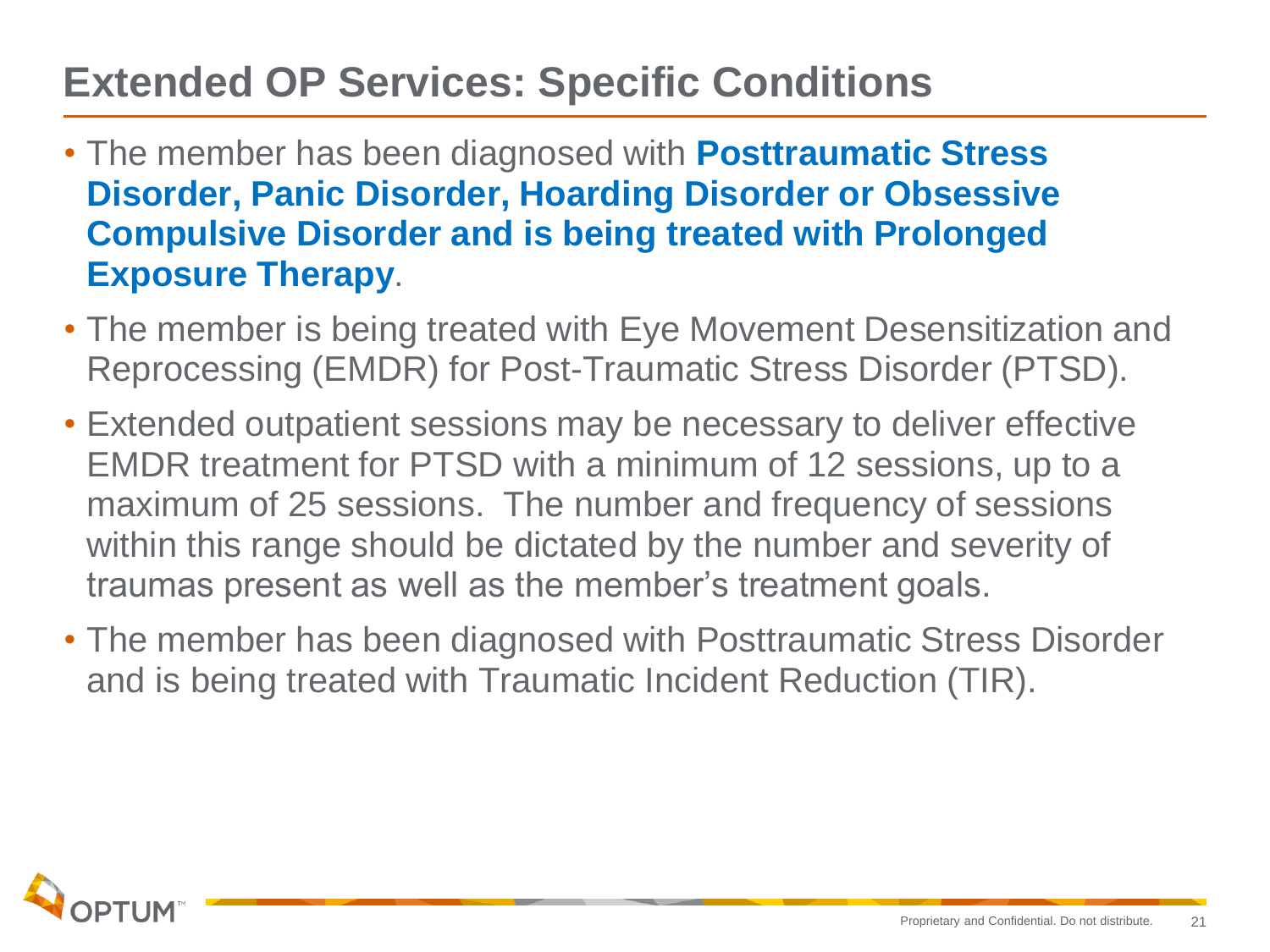### **Extended OP Services: Procedure Codes**

- **CPT Code 90837**  Psychotherapy, 60 minutes with patient and/or family member
- **CPT Code 90837 + 90785**  Psychotherapy, 60 minutes with patient and/or family member with interactive complexity add-on code
- **CPT Code 90839**  Psychotherapy for crisis, first 60 minutes
	- CPT Code 90839 + 90840 Psychotherapy for crisis, first 60 minutes + crisis code add on for each additional 30 minutes
	- Prior authorization is not required for crisis sessions
- **E/M Codes**
	- **Appropriate E/M Code + 90838 + 90785**  Psychotherapy, 60 minutes with patient and/or family with add-on code and interactive complexity add-on code
	- **Appropriate E/M Code + CPT Code 90838** Psychotherapy, 60 minutes with patient and/or family member with add-on code

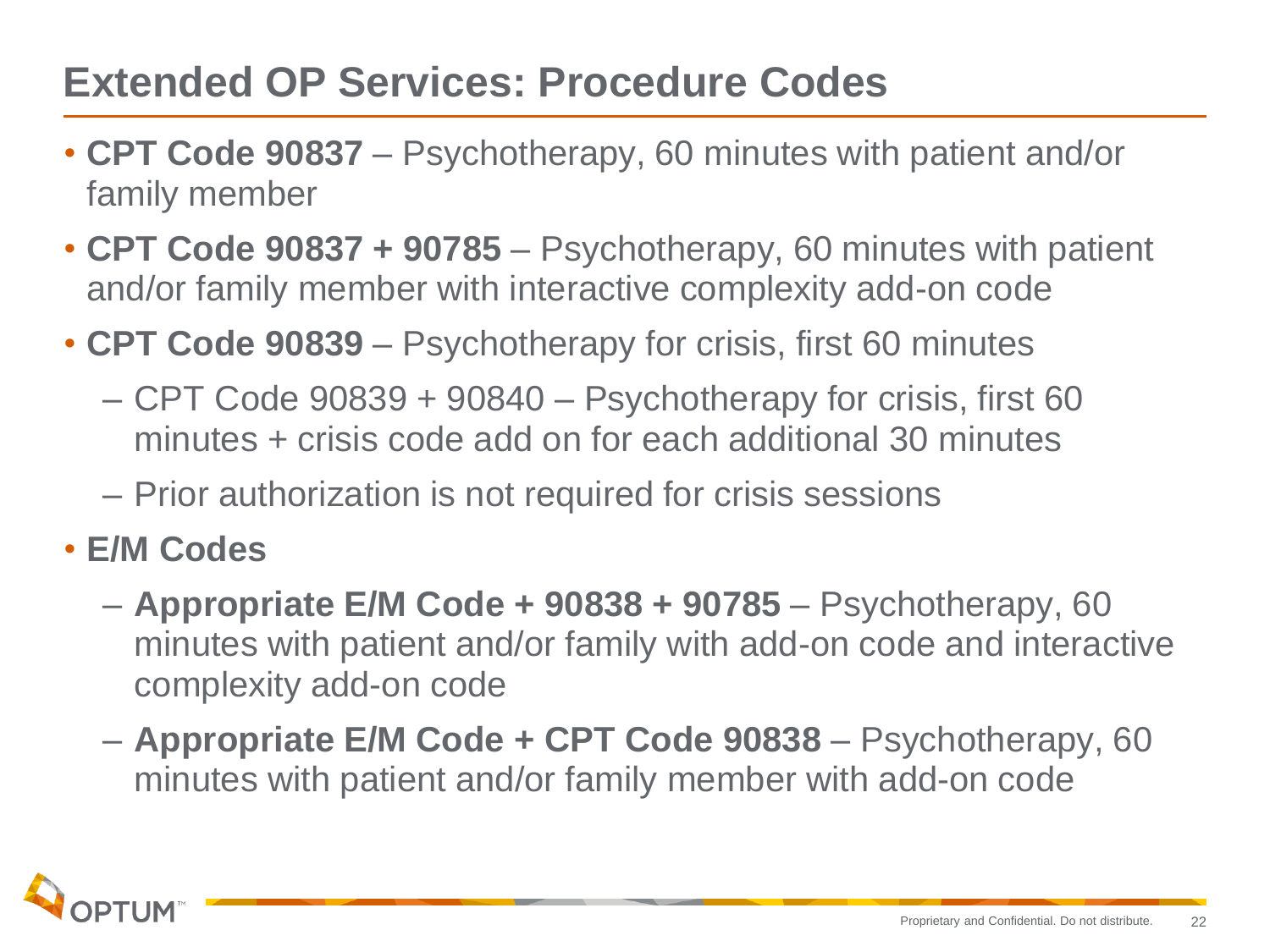We believe that by relying on *lessons learned* and *provider feedback* to improve the clinical model we can work together to create a system that works better for everyone including providers and the individuals and families we jointly serve.

Together we can offer the right care, at the right time and at the right place.